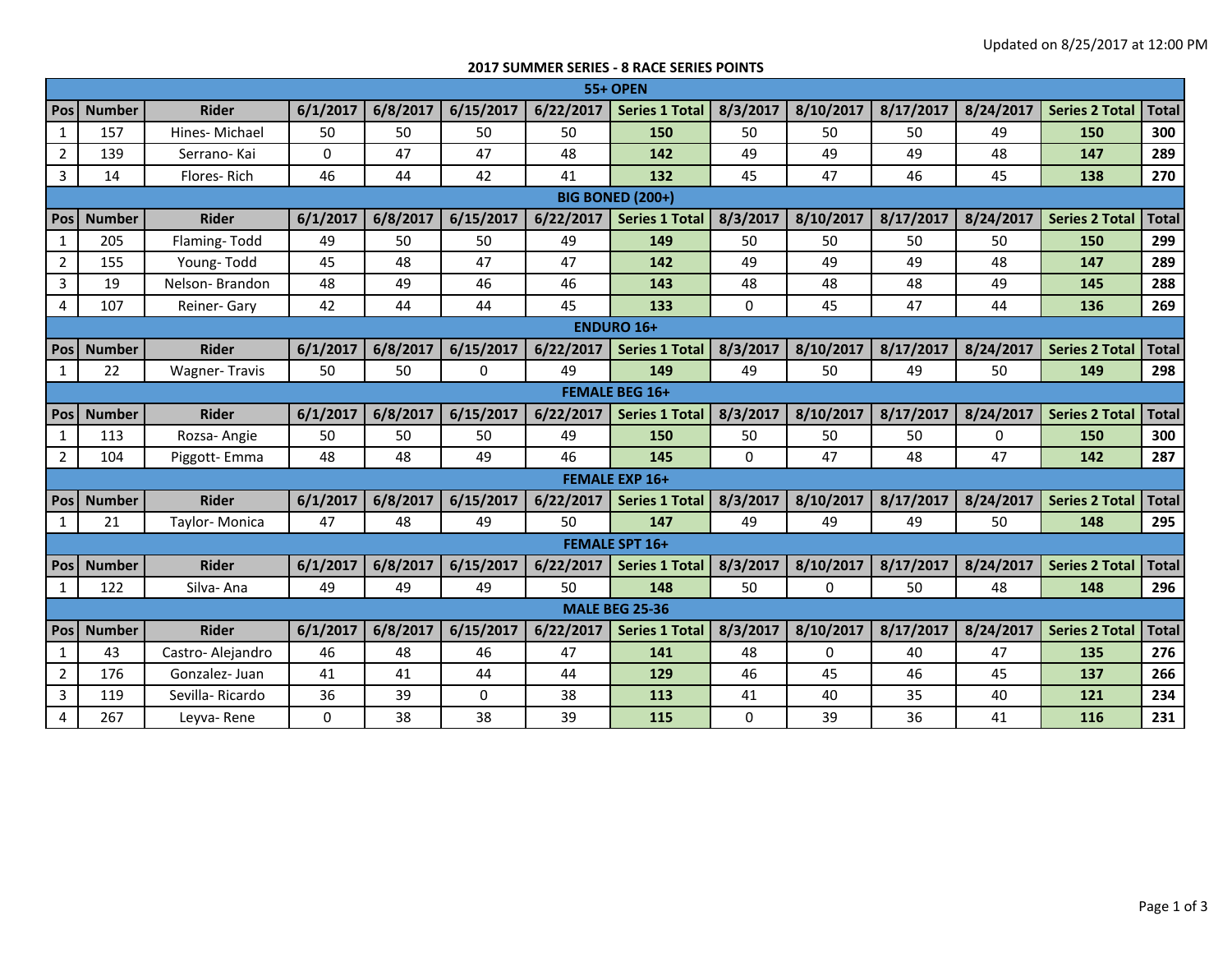## **2017 SUMMER SERIES - 8 RACE SERIES POINTS**

|                | <b>MALE BEG 37-48</b> |                   |              |          |           |             |                       |          |             |           |             |                       |              |
|----------------|-----------------------|-------------------|--------------|----------|-----------|-------------|-----------------------|----------|-------------|-----------|-------------|-----------------------|--------------|
| <b>Pos</b>     | <b>Number</b>         | <b>Rider</b>      | 6/1/2017     | 6/8/2017 | 6/15/2017 | 6/22/2017   | <b>Series 1 Total</b> | 8/3/2017 | 8/10/2017   | 8/17/2017 | 8/24/2017   | <b>Series 2 Total</b> | <b>Total</b> |
| $\mathbf{1}$   | 24                    | de la Cruz-Joseph | 50           | 50       | 50        | 49          | 150                   | 50       | 50          | $\Omega$  | 50          | 150                   | 300          |
| $\overline{2}$ | 131                   | Tweedy-Shawn      | 48           | 48       | 48        | 0           | 144                   | 48       | 49          | 50        | $\mathbf 0$ | 147                   | 291          |
| $\overline{3}$ | 13                    | Ferratt-Mason     | 47           | 47       | 47        | $\mathbf 0$ | 141                   | 47       | 48          | 47        | $\mathbf 0$ | 142                   | 283          |
| 4              | 200                   | Tom-Steven        | 40           | 44       | 45        | 48          | 137                   | 45       | 46          | 48        | 49          | 143                   | 280          |
| 5              | 156                   | Stenton- John     | 41           | 42       | 46        | 46          | 134                   | 46       | 47          | 49        | 0           | 142                   | 276          |
| 6              | 17                    | MACARE-MICHAEL    | 43           | 46       | 44        | 37          | 133                   | 43       | 43          | 42        | 45          | 131                   | 264          |
| $\overline{7}$ | 33                    | Winckler-Jeffrey  | 36           | 39       | 35        | 44          | 119                   | 42       | 45          | 46        | 46          | 137                   | 256          |
| 8              | 18                    | Moatsos-John      | $\mathbf{0}$ | 36       | 33        | 39          | 108                   | 36       | 40          | 31        | $\Omega$    | 107                   | 215          |
| MALE BEG 49+   |                       |                   |              |          |           |             |                       |          |             |           |             |                       |              |
| <b>Pos</b>     | <b>Number</b>         | <b>Rider</b>      | 6/1/2017     | 6/8/2017 | 6/15/2017 | 6/22/2017   | <b>Series 1 Total</b> | 8/3/2017 | 8/10/2017   | 8/17/2017 | 8/24/2017   | <b>Series 2 Total</b> | <b>Total</b> |
| $\mathbf{1}$   | 20                    | Sanchez- Gerardo  | 50           | 48       | 47        | 49          | 147                   | 49       | 49          | 49        | 49          | 147                   | 294          |
| $\overline{2}$ | 255                   | Kooiman-Brian     | $\mathbf{0}$ | 47       | 50        | 45          | 142                   | 50       | 50          | 50        | 50          | 150                   | 292          |
| 3              | 93                    | McManus-John      | 43           | 44       | 43        | 42          | 130                   | 48       | 48          | 48        | 48          | 144                   | 274          |
| 4              | 59                    | Gabriel-Tyler     | 0            | 39       | 38        | 37          | 114                   | 42       | $\mathbf 0$ | 46        | 44          | 132                   | 246          |
| 5              | 254                   | Musgrave-Kent     | $\mathbf 0$  | 40       | 40        | $\mathbf 0$ | 80                    | 0        | 41          | 47        | 45          | 133                   | 213          |
|                |                       |                   |              |          |           |             | <b>MALE EXP 16-24</b> |          |             |           |             |                       |              |
| Pos            | <b>Number</b>         | <b>Rider</b>      | 6/1/2017     | 6/8/2017 | 6/15/2017 | 6/22/2017   | <b>Series 1 Total</b> | 8/3/2017 | 8/10/2017   | 8/17/2017 | 8/24/2017   | <b>Series 2 Total</b> | <b>Total</b> |
| 1              | 178                   | Cappos- Jaron     | 49           | 49       | 46        | 49          | 147                   | 49       | 49          | 49        | $\Omega$    | 147                   | 294          |
|                |                       |                   |              |          |           |             | <b>MALE EXP 25-36</b> |          |             |           |             |                       |              |
| <b>Pos</b>     | <b>Number</b>         | <b>Rider</b>      | 6/1/2017     | 6/8/2017 | 6/15/2017 | 6/22/2017   | <b>Series 1 Total</b> | 8/3/2017 | 8/10/2017   | 8/17/2017 | 8/24/2017   | <b>Series 2 Total</b> | <b>Total</b> |
| $\mathbf{1}$   | 173                   | Scarborough-Brian | 50           | 50       | 50        | 0           | 150                   | 0        | 50          | 50        | 50          | 150                   | 300          |
| $\overline{2}$ | 99                    | Northway- Craig   | 48           | 45       | 46        | 48          | 142                   | 48       | 47          | $\Omega$  | 45          | 140                   | 282          |
| 3              | 264                   | Santos-David      | $\mathbf 0$  | 49       | 49        | $\Omega$    | 98                    | 50       | 48          | 49        | 49          | 148                   | 246          |
|                |                       |                   |              |          |           |             | <b>MALE EXP 37-48</b> |          |             |           |             |                       |              |
| Pos            | <b>Number</b>         | <b>Rider</b>      | 6/1/2017     | 6/8/2017 | 6/15/2017 | 6/22/2017   | <b>Series 1 Total</b> | 8/3/2017 | 8/10/2017   | 8/17/2017 | 8/24/2017   | <b>Series 2 Total</b> | <b>Total</b> |
| $\mathbf{1}$   | 49                    | Dahl-Ryan         | 50           | 49       | 49        | 49          | 148                   | 50       | 49          | 48        | 50          | 149                   | 297          |
| $\overline{2}$ | 260                   | Wilson-Eric       | $\mathbf 0$  | 50       | 50        | 50          | 150                   | 0        | 48          | 47        | 49          | 144                   | 294          |
| 3              | 253                   | Elkins-Jake       | $\Omega$     | 47       | 46        | 45          | 138                   | 48       | 47          | 46        | 48          | 143                   | 281          |
|                | MALE EXP 49+          |                   |              |          |           |             |                       |          |             |           |             |                       |              |
| <b>Pos</b>     | <b>Number</b>         | <b>Rider</b>      | 6/1/2017     | 6/8/2017 | 6/15/2017 | 6/22/2017   | <b>Series 1 Total</b> | 8/3/2017 | 8/10/2017   | 8/17/2017 | 8/24/2017   | <b>Series 2 Total</b> | <b>Total</b> |
| $\mathbf{1}$   | 57                    | Fenton- Greg      | 48           | 50       | 0         | 47          | 145                   | 49       | 48          | 47        | 48          | 145                   | 290          |
| $\overline{2}$ | 45                    | Christman-Rob     | 45           | 49       | 49        | 48          | 146                   | 0        | 47          | 45        | 45          | 137                   | 283          |